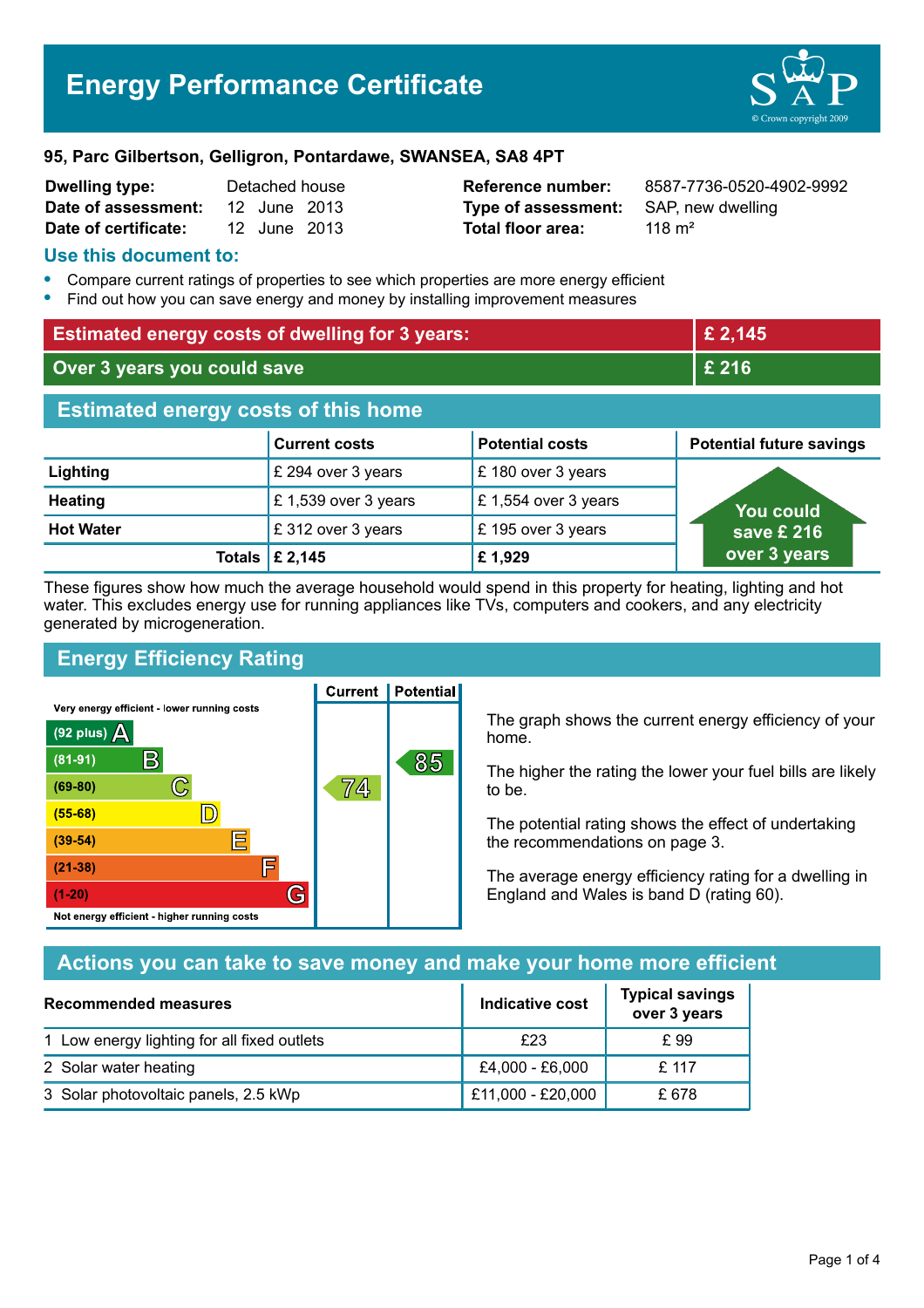95, Parc Gilbertson, Gelligron, Pontardawe, , SWANSEA, SA8 4PT

#### 12 June 2013 RRN: 8587-7736-0520-4902-9992

**Energy Performance Certificate**

# **Summary of this home's energy performance related features**

| <b>Element</b>        | <b>Description</b>                                    | <b>Energy Efficiency</b> |
|-----------------------|-------------------------------------------------------|--------------------------|
| Walls                 | Average thermal transmittance 0.35 W/m <sup>2</sup> K | ★★★★☆                    |
| Roof                  | Average thermal transmittance 0.16 W/m <sup>2</sup> K | ★★★★☆                    |
| Floor                 | Average thermal transmittance 0.21 W/m <sup>2</sup> K | ★★★★☆                    |
| Windows               | Fully double glazed                                   | ★★★★☆                    |
| Main heating          | Boiler and radiators, mains gas                       | ★★★★☆                    |
| Main heating controls | Programmer, room thermostat and TRVs                  | ★★★★☆                    |
| Secondary heating     | None                                                  |                          |
| Hot water             | From main system                                      | ★★★★☆                    |
| Lighting              | Low energy lighting in 36% of fixed outlets           | ★★★☆☆                    |
| Air tightness         | (not tested)                                          |                          |

Thermal transmittance is a measure of the rate of heat loss through a building element; the lower the value the better the energy performance.

Current primary energy use per square metre of floor area: 141 kWh/m² per year

### **Low and zero carbon energy sources**

Low and zero carbon energy sources are sources of energy that release either very little or no carbon dioxide into the atmosphere when they are used. Installing these sources may help reduce energy bills as well as cutting carbon. There are none provided for this home.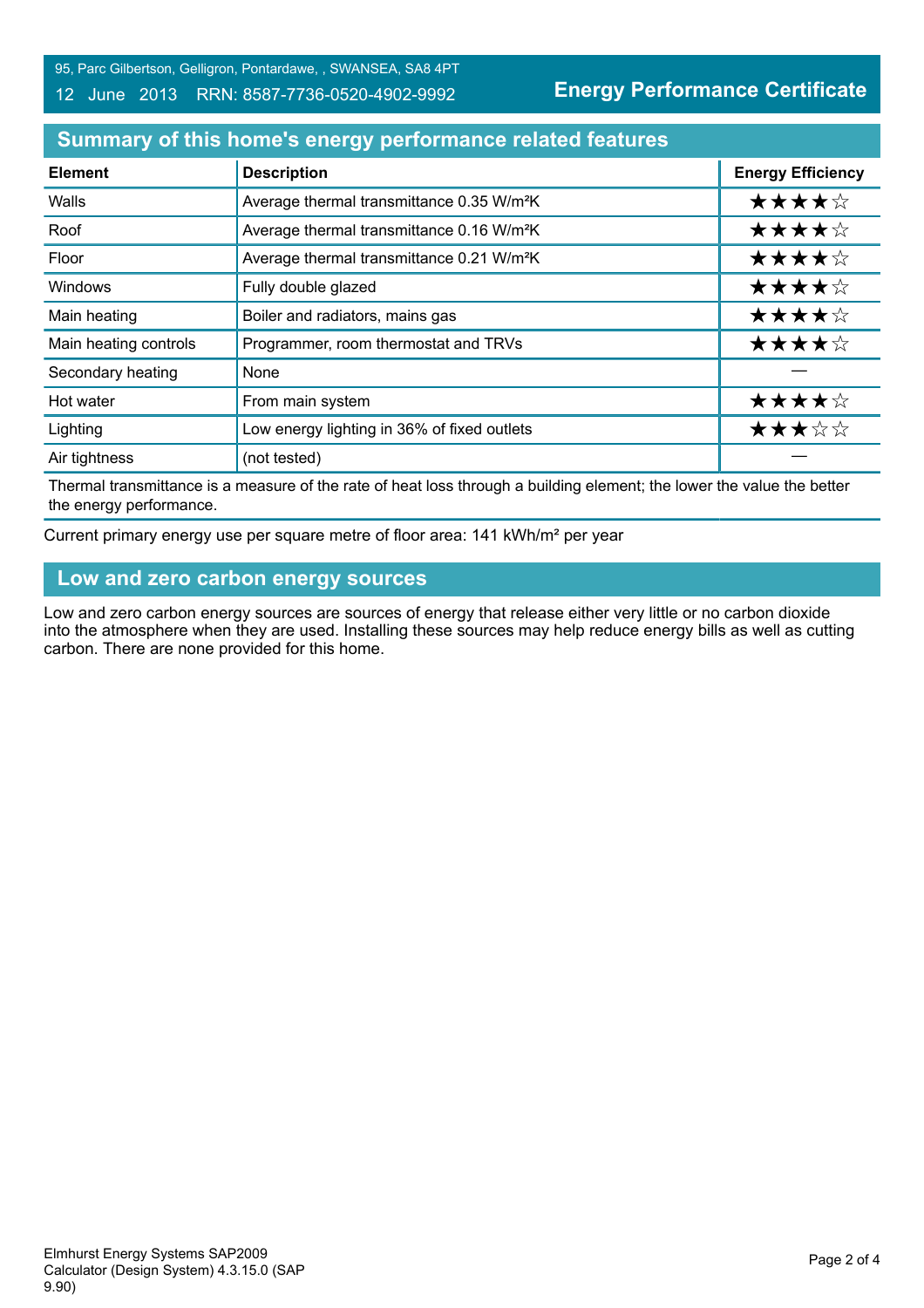95, Parc Gilbertson, Gelligron, Pontardawe, , SWANSEA, SA8 4PT

### 12 June 2013 RRN: 8587-7736-0520-4902-9992

## **Recommendations**

The measures below will improve the energy performance of your dwelling. The performance ratings after improvements listed below are cumulative; that is, they assume the improvements have been installed in the order that they appear in the table. Further information about the recommended measures and other simple actions you could take today to save money is available at **www.direct.gov.uk/savingenergy**. Before installing measures, you should make sure you have secured the appropriate permissions, where necessary. Such permissions might include permission from your landlord (if you are a tenant) or approval under Building Regulations for certain types of work.

| <b>Recommended measures</b>               | Indicative cost      | <b>Typical savings</b><br>per year | <b>Rating after</b><br>improvement |
|-------------------------------------------|----------------------|------------------------------------|------------------------------------|
| Low energy lighting for all fixed outlets | £23                  | £ 33                               | C76                                |
| Solar water heating                       | £4,000 - £6,000      | £ 39                               | C77                                |
| Solar photovoltaic panels, 2.5 kWp        | £11,000 -<br>£20,000 | £226                               | <b>B85</b>                         |